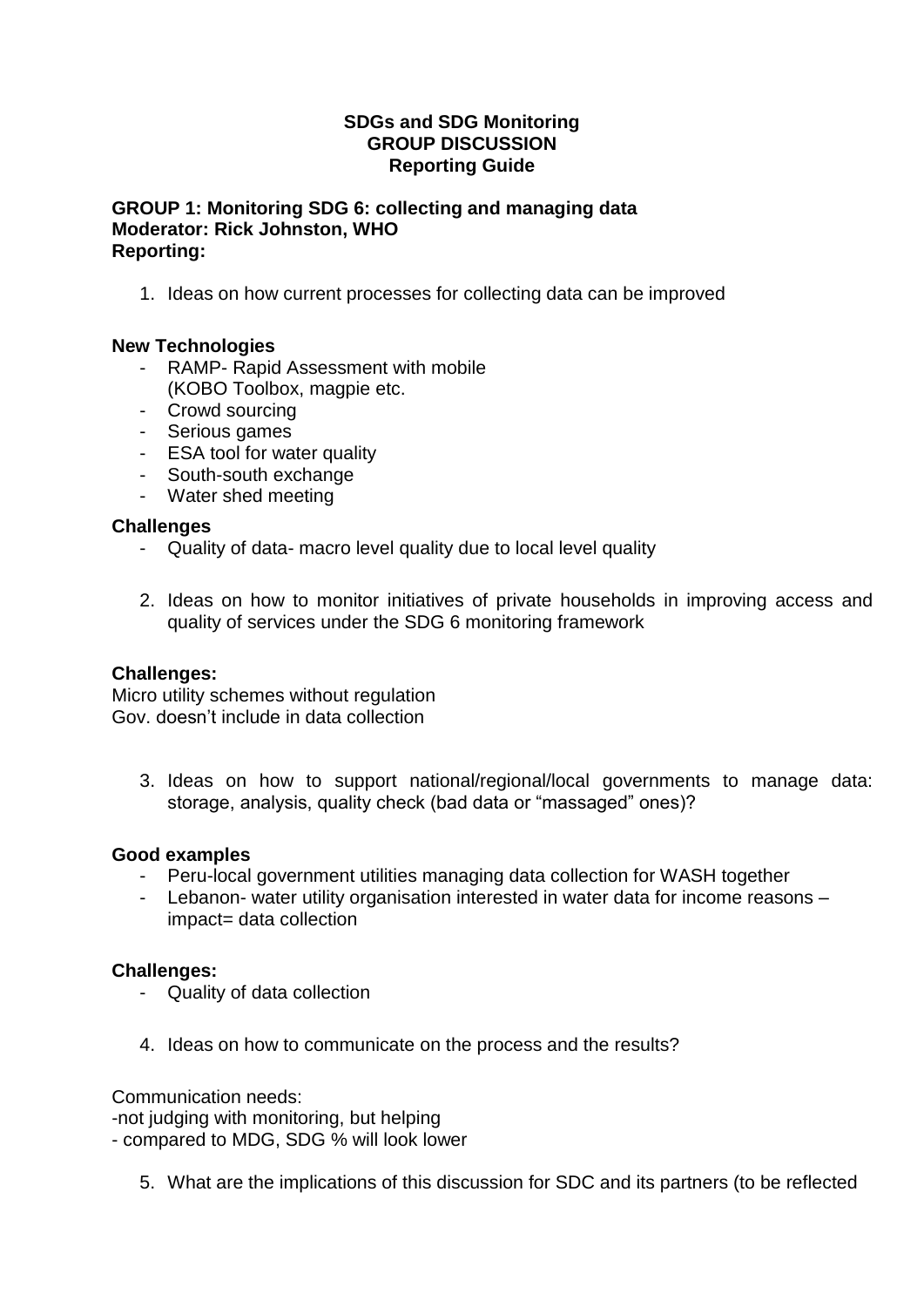within the group)

- Advocacy to use SDG standards
- Support provision of national guidelines on how to collect data
- Investing in water utility firms will provide data as impact
- Provision of tech. assistant and/or mentoring for data collection
- Training new technologies
- Training in Quality

By Lorenz Indermühle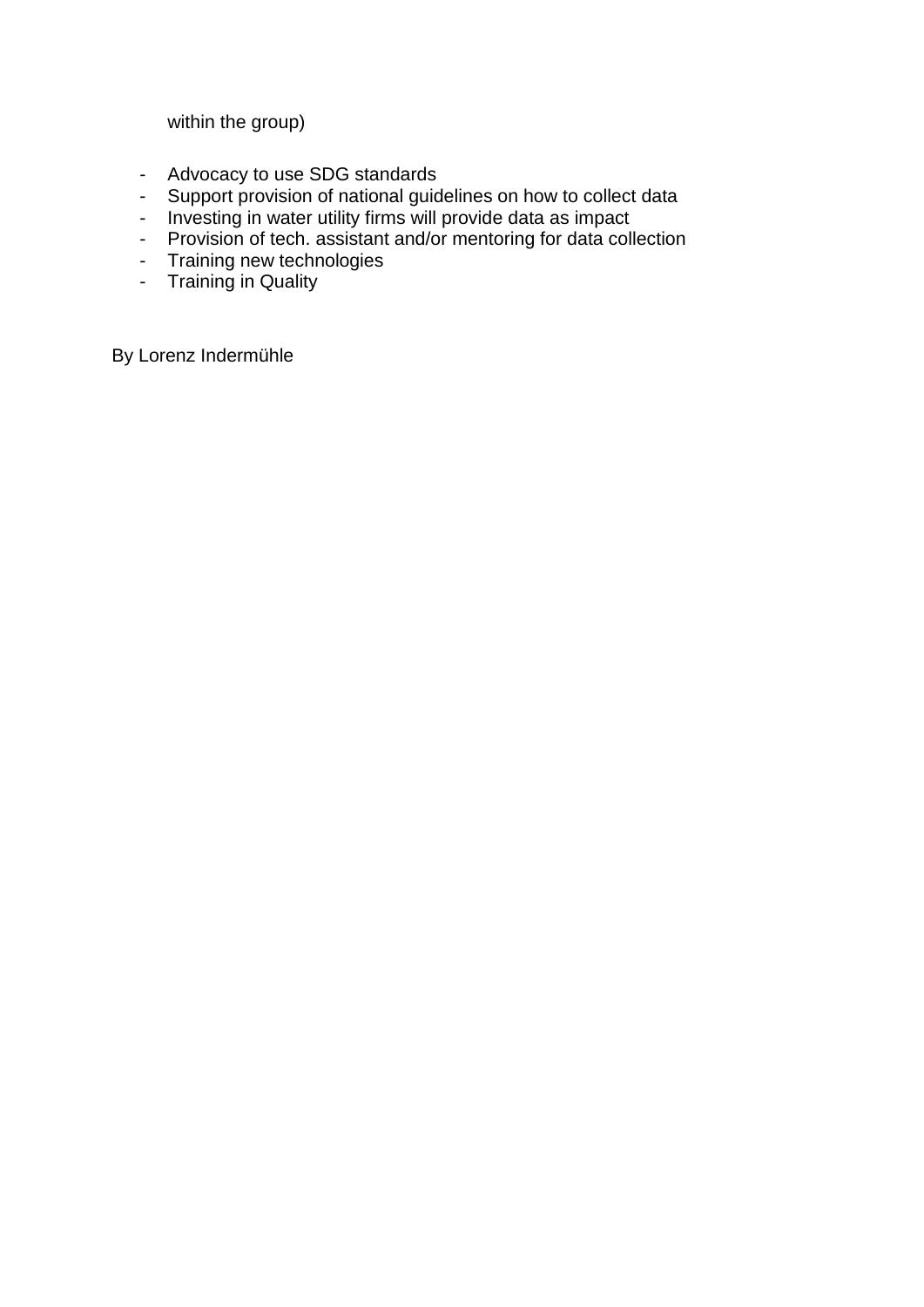### **SDGs and SDG Monitoring GROUP DISCUSSION**

# **GROUP 2: Monitoring SDG with a HRWS lens Moderators: Amanda Loeffen and Rose Alabaster, Waterlex Reporting:**

- 1. Ideas shared on how does the SDG monitoring framework take account of the Human Rights Monitoring Framework?
- The SDG focus on "for all" reinforce the human right universality of access to all populations without discrimination.
- SDG promises to "leave no one behind"
- SDGs advances progressive monitoring (ladder approach) to reach basic level of service (progressive realization).
- 2. Ideas on how and by whom will human rights sensitive indicators be developed?

First of all states have the obligation to implement and monitor HRWS. Human rights sensitive indicators can be defined by international, regional and national human rights monitoring bodies(including national human rights institutions).

Working in cooperation with relevant government departments responsible for monitoring including national statistical offices.

3. Ideas on how will human rights sensitive indicators be monitored? Along with the overall SDG indicators or aside?

## **International level**

UN Human Rights monitoring mechanism including Human Rights Council-social,..

Role of office of the UN High Commission for HR (OHCHR) and universal peer review – Role of special Rapporteur.

## **Regional**

e.g. Africa Commission of Human Rights (ACPHR) European Court Inta American Commission to Human Rights

**National Level** Government M& E framework Results based frameworks National statistical offices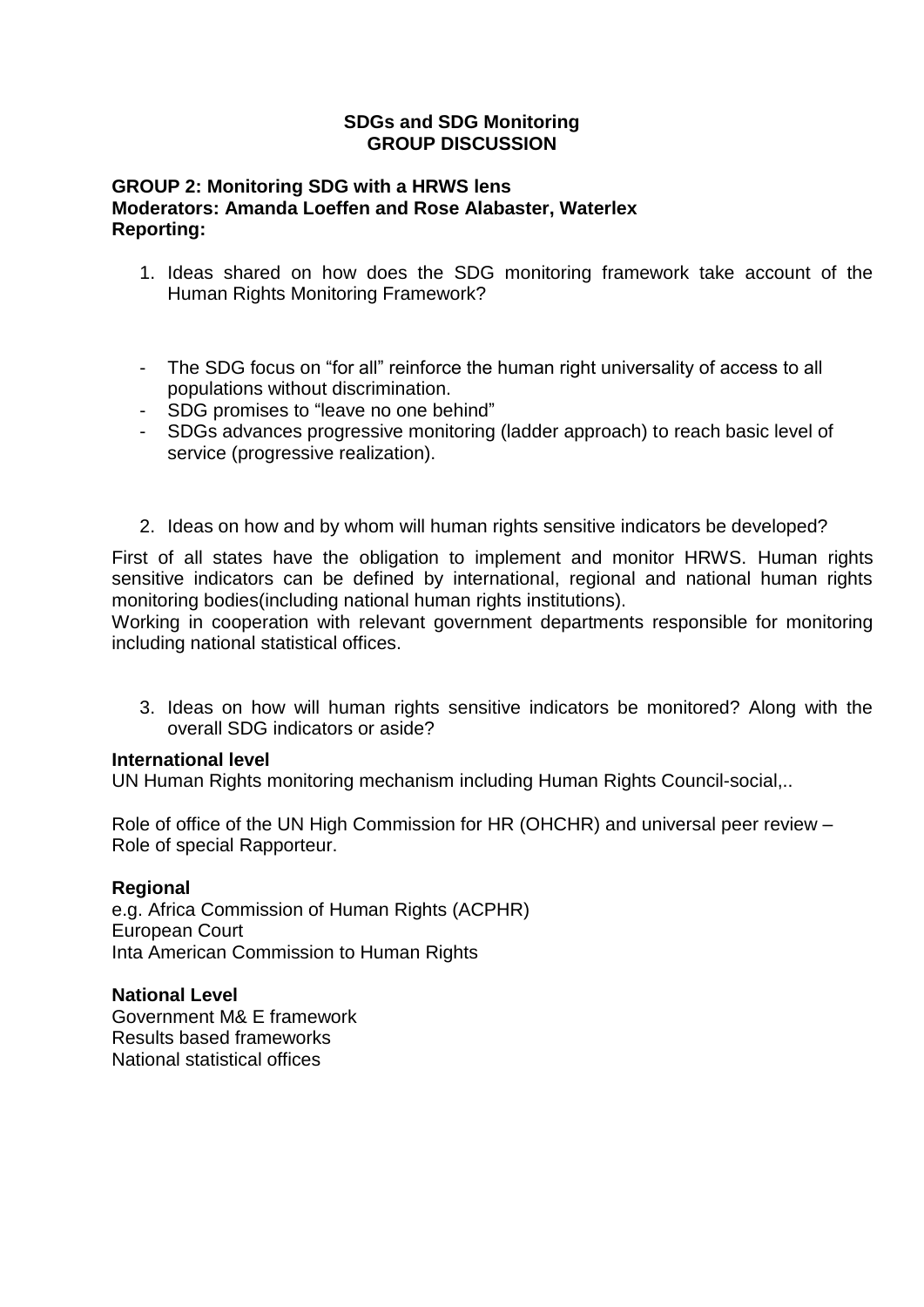- 4. Ideas on how to communicate on the process and the results?
- Benchmarking- indicator sector reporting framework
- Existing monitoring mechanism
- Establish Baseline (country mapping)
- National plan & Action (time bound)
- Engagement with state actors- local government- transpose to guidelines for local action
- Through NHR Platforms
- 5. Other ideas shared during the discussion

How to access existing data from Human Rights monitoring bodies for SDG monitoring

Emphasize on integration of SDG 6 and how realization of HRWS may impact realization of other rights- same for SDG 6 targets (multiple- purpose indicators)

- 6. What are the implications of this discussion for SDC and its partners (to be reflected within the group)
- Articulate HRWDD in SDC Water Policy comprehensively- not just HRBA elements
- Mainstream HRWS in SDC programmes (institutionalize + capacity enhancement for country managers and the SDC)
- Government processes may not prioritize reaching the SDG6 but the programmatic mainstreaming of HRWD can be immediate.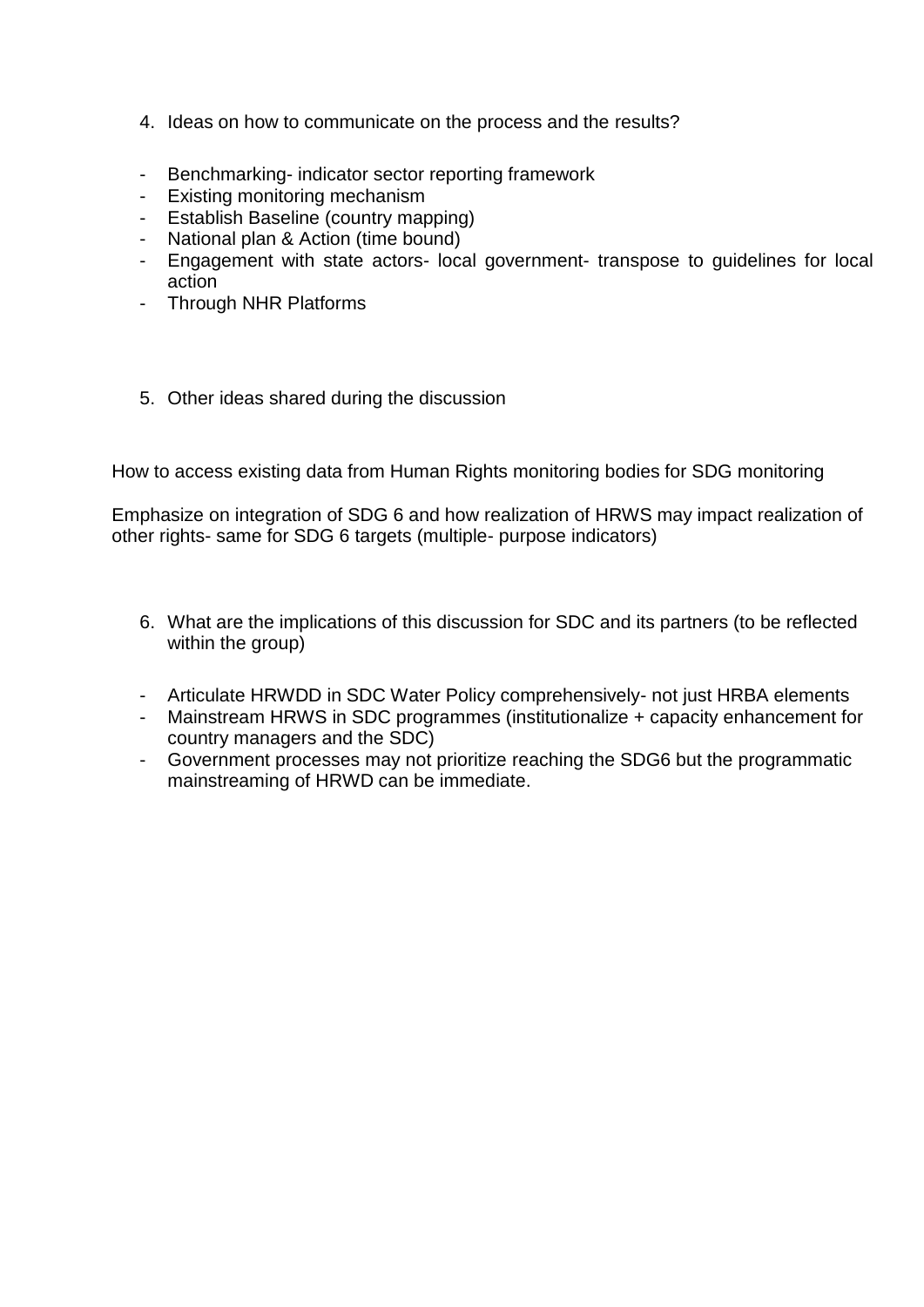#### **SDGs and SDG Monitoring GROUP DISCUSSION Sign-up sheet**

### **GROUP 4: Engagement of the private sector Moderator: Eileen Hofstetter, Reporting: Noura Kayal**

- 1. Ideas shared regarding the obstacles to private sector engagement in SDG monitoring and how to overcome them?
- The private sector is generating a lot of data. There is not enough enforcement for them to share that data-
- Lack of enabling legal environment
- Lack of incentives
- Not the same language and culture
- Human Rights vs service delivery
- 2. Ideas shared on concrete successful experiences of private sector engagement to achieve MDG/SDG?
- Paraguay with small scale service delivery (start-ups)
- Jordan- Samsa treatment plants and creation of hydroelectricity through turbine . BOT contract.
- Water kiosks- start-ups & low cost
- Peru Water and sanitation with big company
- Helped in the perception change
- 3. Ideas on mechanisms to involve the private sector?
- Need to be transparent, competitive
- Training of private sector
- Financial incentives
- Good contracts- to manage
- Policies
- PPPs- the price for entering (private sector) should not be to high
- Investment for water infrastructures is needed.